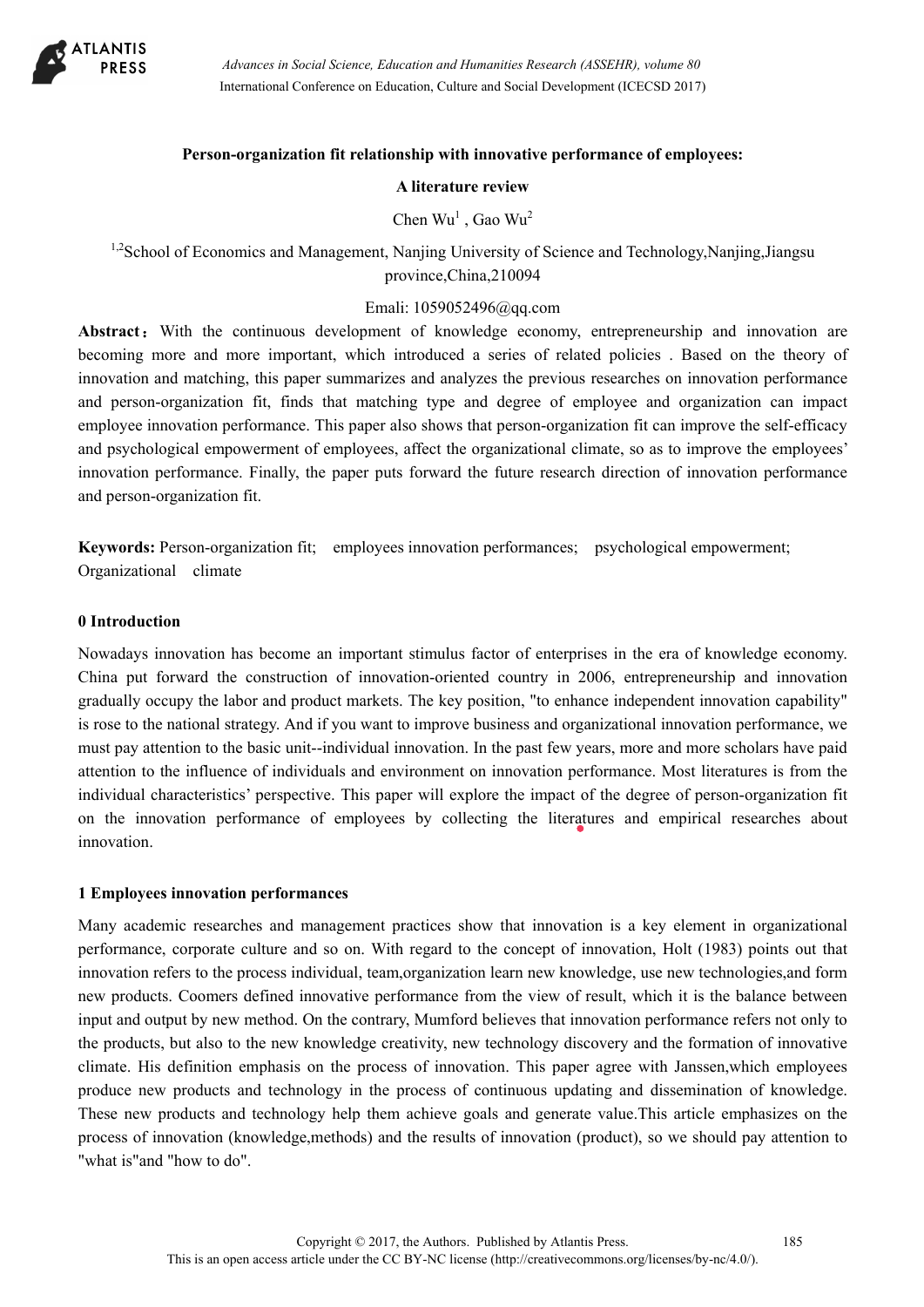| Scholars  | Time | Dimensions of employees innovation performances                           | Type    |
|-----------|------|---------------------------------------------------------------------------|---------|
| Simon     | 1977 | approach to achieve the goal, emphasizing<br>Use unconventional           | process |
|           |      | innovative behavior.                                                      | theory  |
| Csikszent | 1996 | Consider innovation as: new products; new fields. Focus on the results of | result  |
| mihalyi   |      | innovation.                                                               | theory  |
| Han       | 2006 | Employee innovation performance is divided into innovation willingness,   | process |
|           |      | behavior and achievement by constructing employee performance model       | -result |
|           |      | and conducting investigation                                              | theory. |

Table 1 Dimensions of employees innovation performances

 The measurement scale usually uses self-perceived innovation performance, because innovation idea and details is known by employees himself. Empirical researches divide employee innovation performance into different dimensions and measure it.Summarizing other researches, the article use Wang el at measurement , which divide the employees innovation performance into three dimensions: the innovative idea (for example, the new idea is praised by the organization) Innovative methods (I use new methods to solve the problem), innovations (product creation).

# **2 Person-organization fit**

Person-organization fit originated from individual and environmental matching, initially associated with adaptability. Lewin first stated the concept of P-O fit. P-O fit is often defined as the degree of compatibility between individual members and organizations in certain traits, including goals, knowledge, competencies, supply and demand(Kristof, 1996). For example, mission-oriented organizations match performance-oriented individuals.

According to the purpose of the study and the use of different methods, the dimension of the P-O fit is not the same. But it mainly divided into the following dimensions:

(1)Single dimension.Supplementary fit, which there is similarity between person and organization on the characteristics. Early researches is based on single dimension. (2)Two-dimensions, this view is the combination of consistency and complementary. Complementary fit refers to the individual and organization to make up for the lack of each other and satisfy the needs of both.It reflected that individual's ability meet organizational needs, organization's reward satisfies employees, that is,needs-supplies fit (Muchinsky). (3) Three dimensions. Kristof first proposed in 1996, which is supplementary fit, need-supplies fit, demands-abilities fit. Need-supplies fit is organization satisfied the need of employees, which includes salary, welfare, development demand and achievement demand. Demands-abilities fit refers to individuals can meet organizational goals and requirements, which includes knowledge, skills, methods, management, and leadership. Three-dimensional view can interpret the meaning of P-O fit integrally, so it has been more widely used in management practice.This paper will collect literature from this three dimensions.

## **3 Person-organization fit and Innovative performance of employees**

According to social identity theory,people tend to communicate with who have the same traits with them, it can improve the sense of belonging and happiness.So they have confidence and enthusiasm to complete the task,and improve the performance. Stimulation theory suggests that if the organization satisfies employees' needs, they will feel encouraged, they will take efforts to work, and improve performance. There are empirical studies on the relationship between P-O fit and performance. Kristof investigate employees and found that people and organizations fit is good to improving the work of staffs.Bretz's experimental results show that need-supplies fit plays an important role in employees' satisfaction. Long proved the consistency of individual and organizational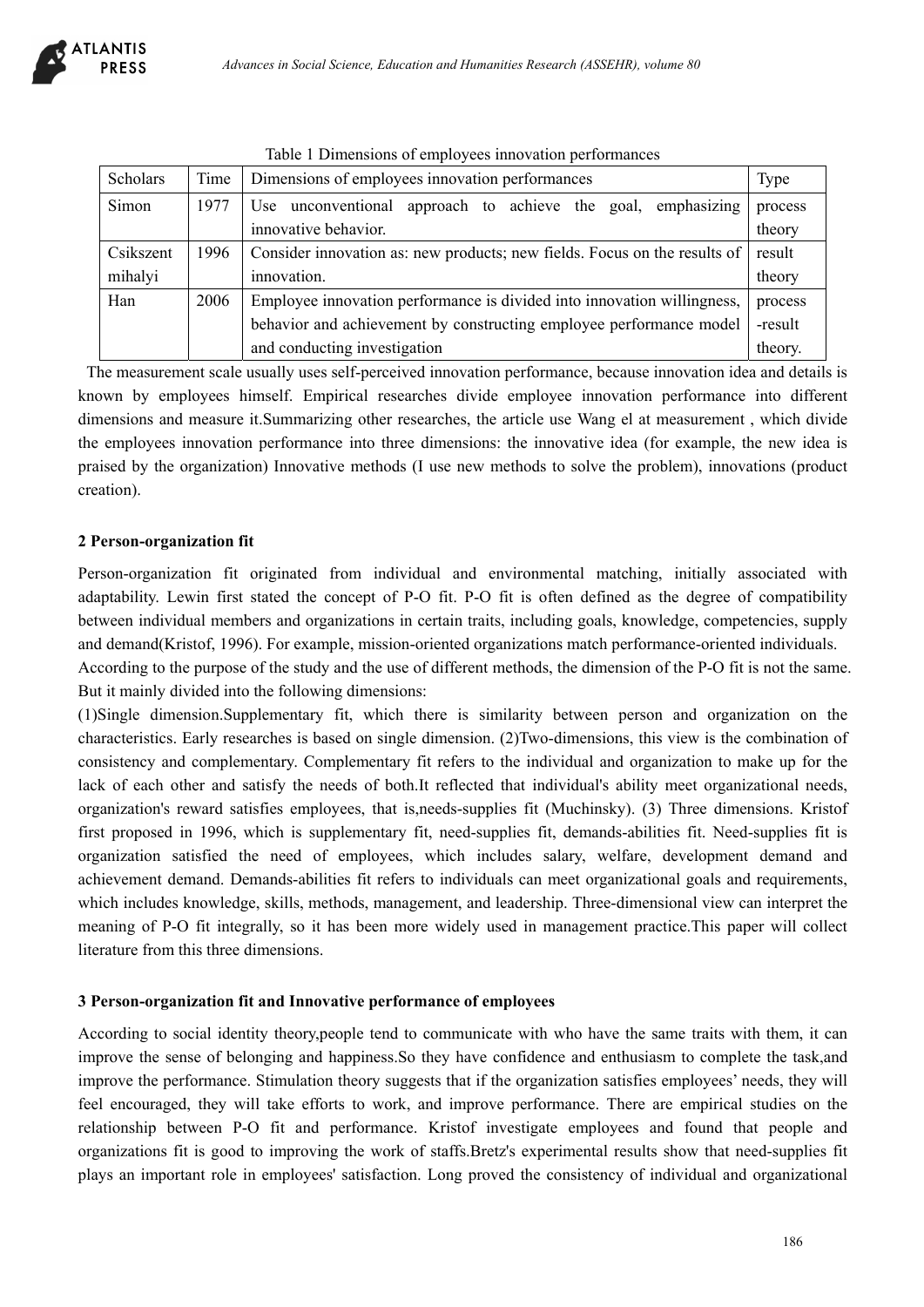identity promote employees' behaviors and performance. Guo et al verified the relationship from the perspective of demands-abilities fit.

Though there are few researches about innovation performance, many scholars have begun to explore the impact of P-O fit on employee's innovative ideas and behaviors. According to the creativity motivational theory, personal motivation can promote his innovative ideas and behaviors. If the resources provided by organization can meet employees, it can stimulate them to generate innovate ideas and innovative products. The creative component theory put forward by Amabile thought that the interaction of employees' creativity skills, domain-related skills, motivation and work environment can promote innovation. The earliest research is made by Choi, which surveyed students at North American and found that the degree of adaptation has a significant impact on innovative ability. Amabile thought that organization can provide resources to promote innovative behaviors and improve performance. Anderson found that an innovative program required person and organization interaction and collaboration.

Many empirical studies show that the dimensions of P-O fit have different effect on innovative ideas, behaviors and achievements. For example, Wang's survey on 200 employees and supervisors showed that supplementary fit have a positive impact on employee's innovative ideas, but not have a impact on the innovative behaviors; There is a positive correlation between demand-abilities fit and innovation ideas behaviors; need-supplies fit has no significant correlation with innovation ideas behaviors. But Martin found an inconsistent result, which need-supplies fit significantly predicted the employees innovative behaviors. For example, Yao and Fan(2014) investigated different types of enterprises,different staffs, and found that the needs-supplies fit and demands-abilities fit have a positive impact on innovation. Although research of P-O fit and its dimensions often results in inconsistent results, overall, P-O fit has a significant correlation with innovation performance. However, it is found that little studies is about innovative ideas and products, it is only about innovation behaviors.

## **4 Path analysis**

This paper summarizes that the psychological empowerment and organizational atmosphere can play a mediating role between P-O fit and employee innovation performance. Figure 1 shows the intermediate model of the two variables.



## Figure 1 Conceptual structure.

Psychological empowerment: Thomas thought it's a kind of perception empowered by employees, reflecting the individual's four experiences of work: meaningfulness, competence, choice and impact. Gregory's research suggests that if employees and organization better matched, they will understand job requirements, so they will work hard to meet the organization. Psychological empowerment has a positive impact on individual's innovative performance, because employee's experience and feelings of work can influence their behaviors (Liu, 2008). According to cognitive behaviorism theory, stimulus will cause psychological changes, thus new behaviors happened. Therefore, we can speculate that psychological empowerment is a potential mediator variable for P-O fit to innovation performance. There are many empirical research in this field. Yang explores the mechanism about the impact of P-O fit on innovation by inserting self-efficacy, a dimension of psychological empowerment. The results show that self-efficacy of innovation is a mediate. Gu etc investigated 500 employees and found self-efficacy mediate on organizational climate and innovative behavior. Previous studies have verified the mediating effect of self-efficacy and have not yet studied for other dimensions, so it can be extended in the future.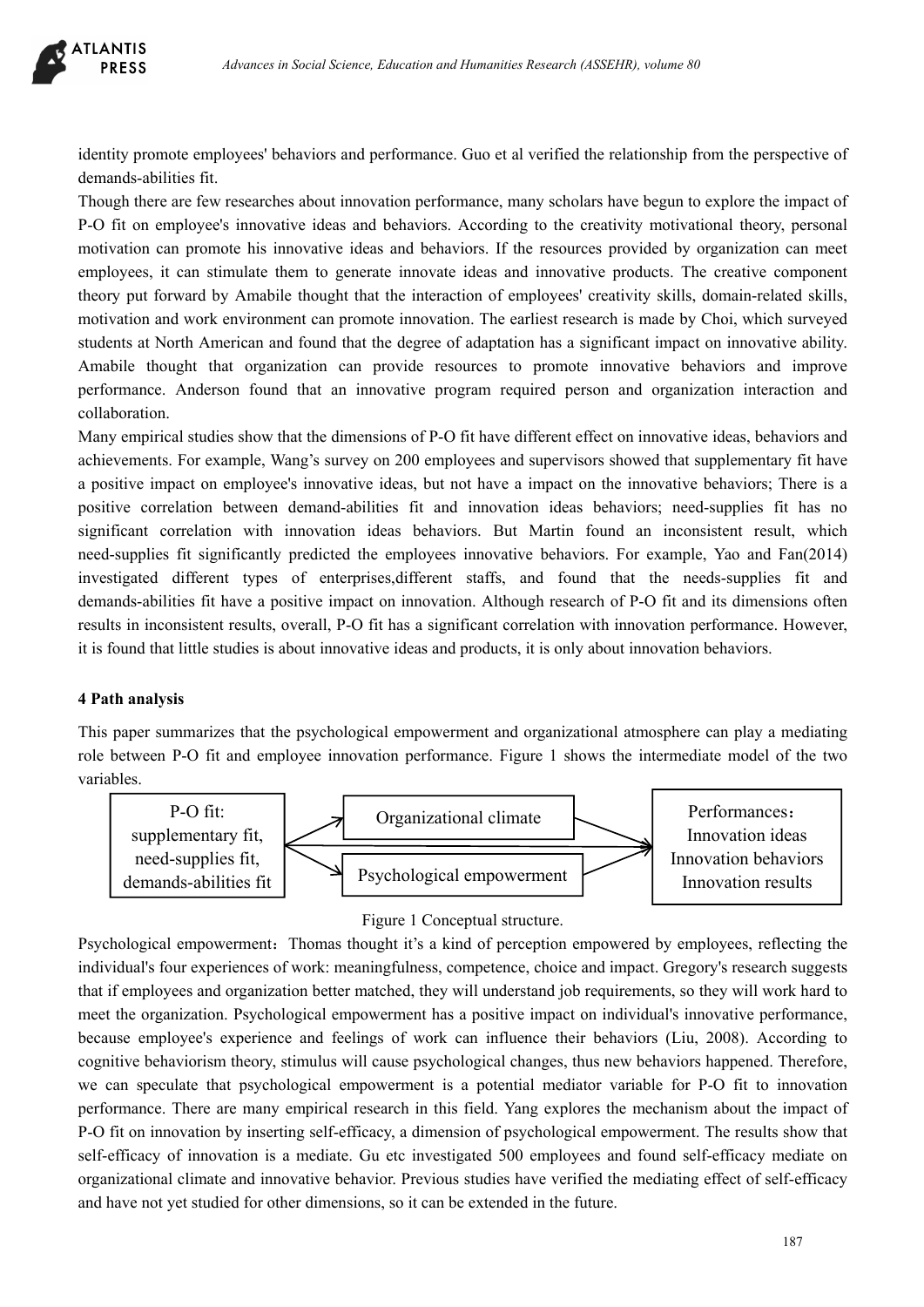

Organizational innovation climate: according to Cai, it is whether your organization encourage new ideas and methods, how many resources you can use if you create new ideas, and the degree of management innovation. It is found that the recognition of values, the P-O fit and people-environment fit have a great influence on organizational climate. Jamesetal thought that if organization encourage innovation or colleagues around always try new things, employees will take efforts to innovation. Many studies have shown that organizational innovation climate can affect employees' innovative ideas and innovative behavior, and ultimately the innovation result. Wang found that organizational climate supports develop staff's creativity and complete the creative work. Wang recovered that friendly climate has a significant positive impact on the staff's knowledge sharing and innovation behavior. Thus, we believe that P-O fit can improve the organization's climate, especially innovative climate, and ultimately impact. the innovative behaviors performance.

### **5**、**Conclusion**

This paper summarizes the researches of employees innovation performance and P-O fit and analyzes the relationship. The results show that the dimensions of P-O fit will affect innovation performance.In addition, psychological empowerment and organizational climate may be a possible mediator variables of the relationship. Theoretical significance: 1There are little research on innovation performance from individual level in the past.It enrich the literature flow of the individual innovation performance. It's found that the research on employees innovation performance is just about innovative behavior,but seldom about innovation ideas and achievements 2. We enrich researches about P-O fit and employee innovation performance, emphasizing the impact of the individual and team matching.So we provide a direction for the future research. 3.It reveals the mediating effect of the psychological empowerment and the organizational climate, so we can provide the path for the future research. Practical significance:1.micro-innovation accord with national strategy is conducive to the implementation of

macro-policy. 2. In the past, researches on innovation performance hold the view that enterprises rely on the macro policy made by government.This study argues that the innovation performance of an enterprise is also affected by employees, so we should considers the "thrust effect" from the enterprise internal 3.this study consider the effect of P-O fit, so it'll contribute to human resources management. Companies can use recruitment, training, job rotation, and organizational culture to improve innovation performance.

This paper used literature method,so it is lack of empirical support and our assumptions don't have data support. This paper summarizes previous researches and found inconsistent results in the relationship between the dimensions of P-O fit and innovation performance. However, due to the limitation of data and related literature, the article did not explain this inconsistent results. In the future, we can do some research on this relationship and provide data support for our conclusion. We can also explore the relationship between different dimensions of innovation performance (innovative idea, innovation behavior and innovation achievement) and P-O fit (supplementary, supply-demand fit, requirement-capacity fit). In addition, to explore the inconsistent results, we can used the meta-analysis method, which summarized their research about industry, job or other variables, So we can find out the reasons of this difference.

### **References**

- [1]GU xian ya.An Empirical Investigation on the Relationship between Organization Climate, Tacit Knowledge Sharing Behavior and Innovation Performance.Soft Science. 2014, 28(5):43-47.
- [2]Kristof A L.Person-organization fit: an integrative review of its conceptualizations, measurement,and implications[J]. Personnel Psychology, 1996,49( 1): 1 -49.